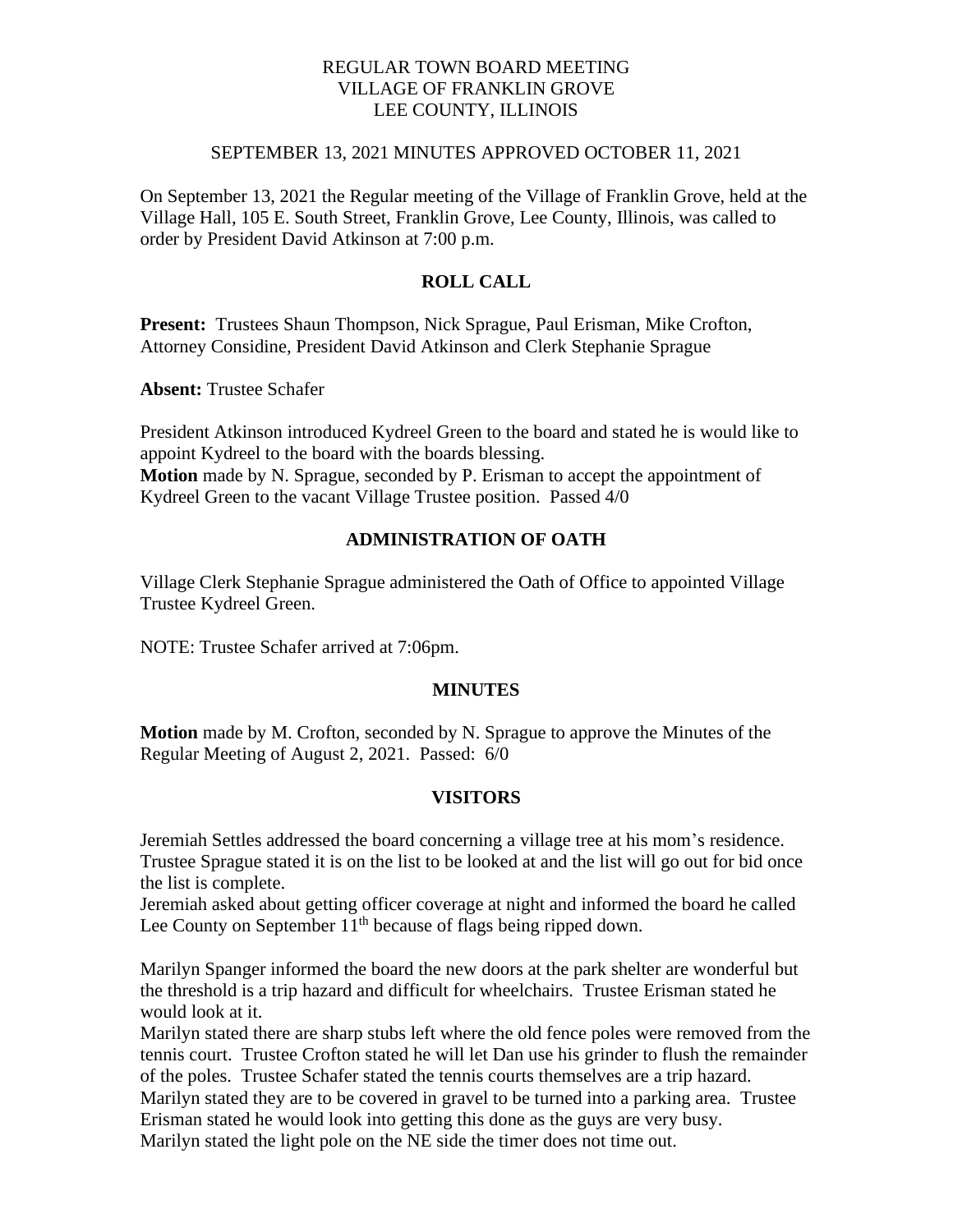Marilyn informed the board the Haunted Zombie Ride is on Saturday, October 2<sup>nd</sup> and wanted to confirm we are all set as far as insurance is concerned. Trustee Thomspon stated we are all set.

Marilyn asked that the ticket booth and concession stand be taken down to Chaplain by September  $29<sup>th</sup>$  and removed by October  $5<sup>th</sup>$ .

Marilyn stated Trick or Treat will be on Halloween, Sunday October 31<sup>st</sup> from 5-7pm and asked the village to pay for the \$168 in prizes.

# **VILLAGE CLERK'S REPORT**

**Motion** made by S. Thompson, seconded by N. Sprague to pay bills. Passed: 6/0

### **POLICE REPORT (Chief Harney)**

Miles on the police car  $-820$ Complaints/Calls for Service – 13 Traffic Stops  $-5$ Traffic Arrest  $-4$ Traffic Warnings – 4 Ordinance Warnings – 2 Motorist Assist – 1 Assist other  $Agency - 1$ , ambulance Investigation  $-1$ , death

Chief Harney stated the power was out for two days around the  $12<sup>th</sup>$  of August, which means the emergency warning siren was down. He stated this is the  $3<sup>rd</sup>$  transformer in 1 year. President Atkinson stated to have someone look at a generator to come up with a reasonable plan.

Chief Harney stated he spoke with Andrew Brockwell concerning the house on the corner of North and Spring. He is fixing up the house next door to hopefully sell to pay off corner house then will decide what to do with it.

It was discussed that the apartment leak needs to be fixed properly, the garden hose has to go. President Atkinson told Dan to get a date and if it's not done, disconnect it. Dan informed the board the meter came in for the back house and it will get installed.

# **LEGAL ISSUES**

# **(Attorney Considine)**

Attorney Considine informed the board the Suski estate closed. The estate had no assests, unfortunately after 11 years of pursuing, the village will not get reimbursed for the fees that are due.

# **GENERAL ISSUES**

President Atkinson informed the board there are currently 2 of each liquor licenses; package, restaurant, bar. He asked the board their thoughts about decreasing the amount to one of each. After some discussion, it was decided to table the conversation for the time being.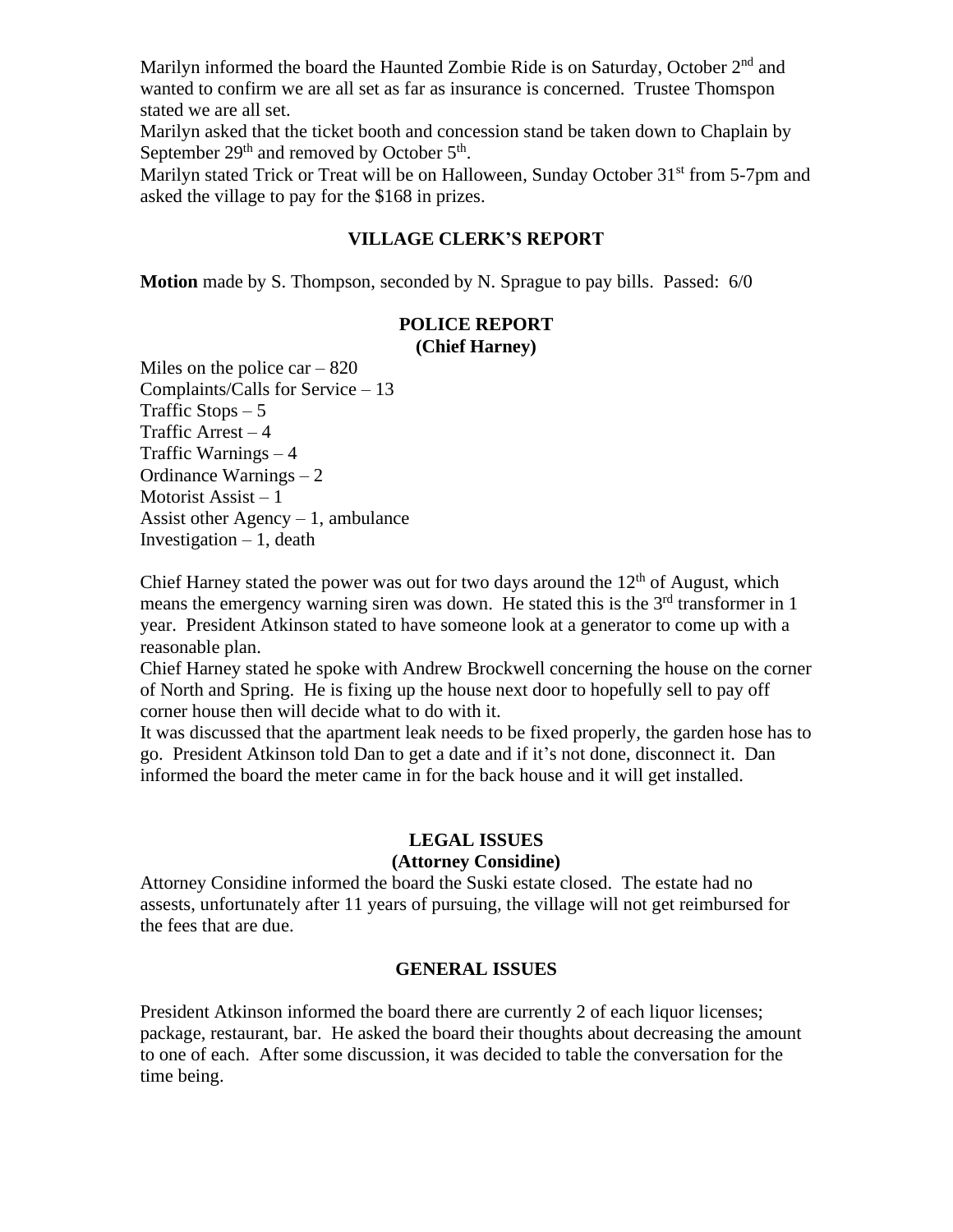### C**OMMITTEE REPORTS**

# **STREETS & ALLEYS**

(N. Sprague Chairman)

We need to hire a full time employee as Matt's last day will be October 1<sup>st</sup>.

#### **WATER & SEWER**

(M. Crofton Chairman)

Trustee Crofton informed the board we need to purchase 5-7 acres for new sewage plant which will cost 5-7 million dollars. Discussion was had regarding John Spohn's water valve. It is homeowner responsibility. Need to put an invoice together and Mike will present it to him.

#### **COMMUNITY DEVELOPMENT**

(S. Schafer Chairman)

Trustee Schafer informed the board the Harvest Fest went well. President Atkinson commended Shantel for a great job. She said she was open to doing it again next year but she didn't believe Kelly is. There wasn't much of a profit, but they were able to break even. She received lots of good feedback and is hoping for bigger and better for next year if the number of volunteers allows for it. Trustee Shafer thanked Dan and stated he was a great help.

Trustee Schafer stated the Christmas Walk will be December 10<sup>th</sup> from 6-8pm with Santa, horse carriage rides and possible decoration contest.

#### **PROPERTIES**

### (P. Erisman Chairman)

Trustee Erisman asked Trustee Thompson how much our deductibles are as a door panel needs replaced. Shaun will look it up. Paul stated the back of Village Hall building gutters need replaced to keep the water away from the building. He stated the salt shed weeds have been taken care of and it looks really good. They will look into cement blocks with concrete in between for salt, something the village and township would split. He stated Paul Hussey said the uninstalled playground equipment needs to go.

#### **FINANCE AND INSURANCE COMMITTEE**

(S. Thompson Chairman)

None

### **TOURISM**

(K. Green Chairman)

President Atkinson informed Trustee Green that Scott Spangler is an excellent resource. Attorney Considine stated typically Open Meetings Act site is down so he is currently except from having to take it.

#### **HISTORIC PRESERVATION/EARLY WARNING**

None